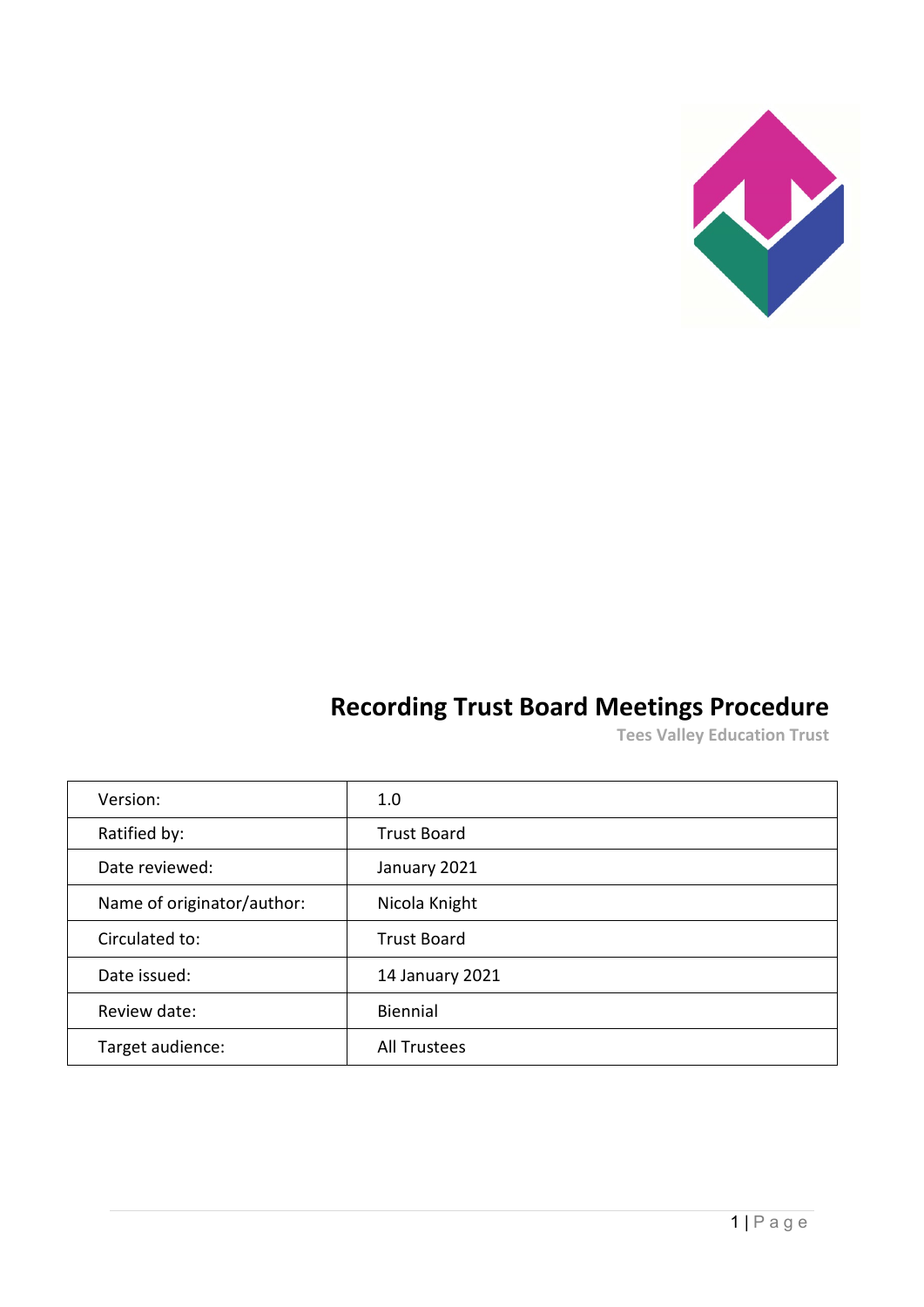### **Contents:**

- 1. Legal framework
- 2. [Roles and responsibilities](#page-2-0)
- 3. [Purpose of recording](#page-3-0)
- 4. [Permission to record](#page-3-1)
- 5. [Creating a recording](#page-4-0)
- 6. [Confidentiality, data protection and security](#page-4-1)
- 7. [Storage of recordings](#page-5-0)
- 8. [Accessing recordings](#page-5-1)
- 9. [Retention period](#page-6-0)
- 10. [Disposal of recordings](#page-6-1)
- 11. [Monitoring and review](#page-6-2)

Appendix 1 - [Governing Board Recordings Log](#page-7-0)

Appendix 2 - [Destroyed Data Log](#page-8-0)

Appendix 3 - [Data Protection Concerns Log](#page-9-0)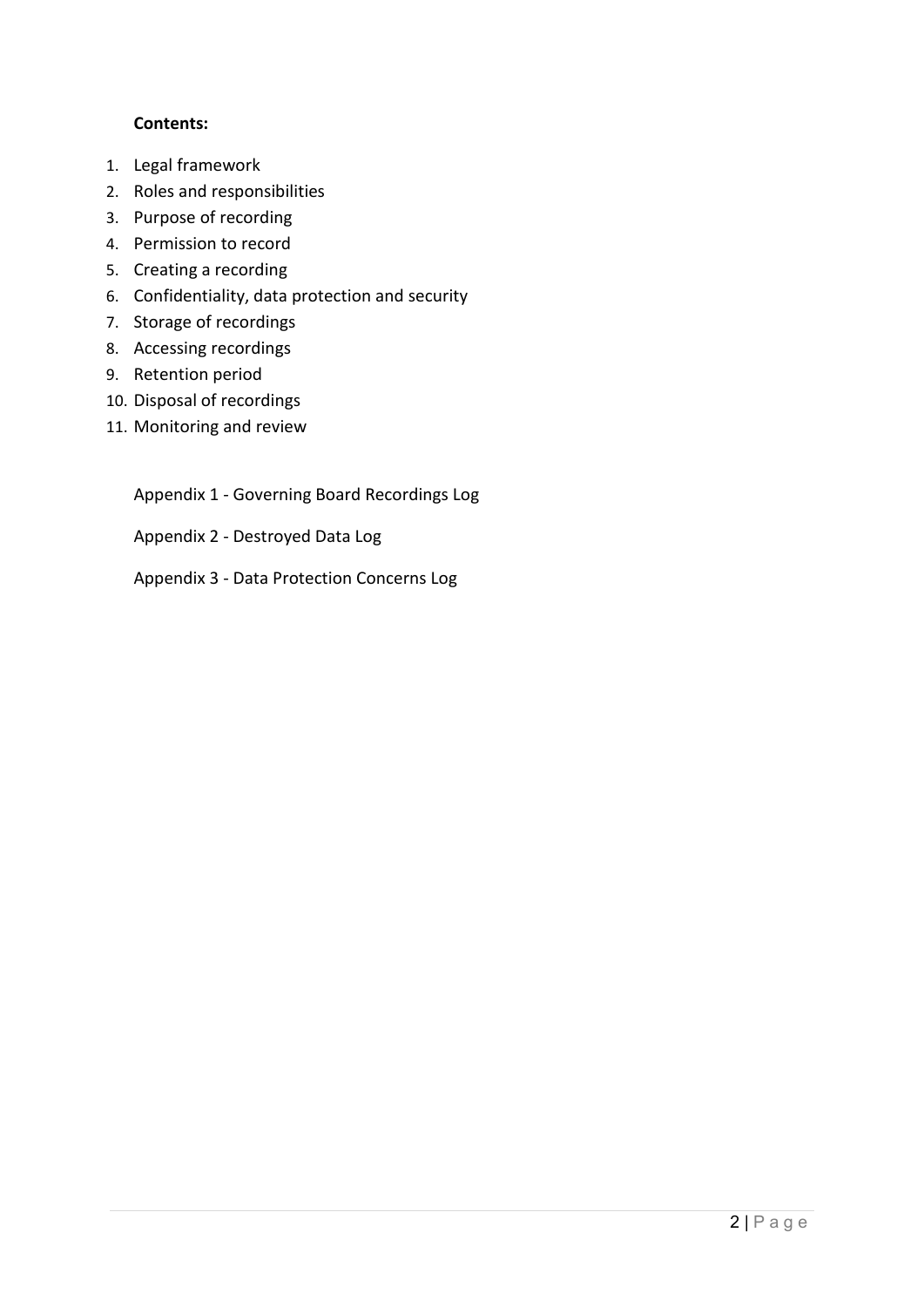This procedure will be implemented in accordance with the following legislation:

- Data Protection Act 2018
- General Data Protection Regulation
- Freedom of Information Act 2000

This procedure will be implemented in conjunction with the following school policies, documents and procedures:

- GDPR Data Protection Policy
- Trustee Handbook
- Online Safety Policy
- Freedom of Information Policy
- NGA Trust Board Code of Conduct

#### <span id="page-2-0"></span>**Roles and responsibilities**

1.1. The clerk to the trust board is responsible for:

- Ensuring that the protocol for recording trust board meetings is agreed upon by all trustees prior to a recording being undertaken.
- Recording, within the written minutes of a meeting, that a recording of the meeting has been made.
- To maintain the log of the recordings and disposal of recordings.
- 1.2. The chair of the trust board is responsible for:
	- Ensuring that all trustees of the board are aware of the procedures outlined in this document.
	- Notifying trustees in advance of the intention to record a meeting.
	- Considering any objections regarding the recording of a meeting.
	- Deciding whether a recording is appropriate in light of any objections made.
	- Notifying the trustees present at a meeting that a recording is taking place.
	- Ensuring that the recording stops at the formal close of a meeting.
	- Ensuring that recordings and relevant files are appropriately disposed of.

1.3. Trustees will:

- Be aware of, and act in accordance with, the procedures outlined in this document.
- Act in accordance with the NGA Trust Board Code of Conduct whilst in board meetings.
- Not take covert recordings of meetings.
- Notify the chair of any objections they may have to a recording being made.
- Be respectful of the rights of individuals who do not wish to be recorded.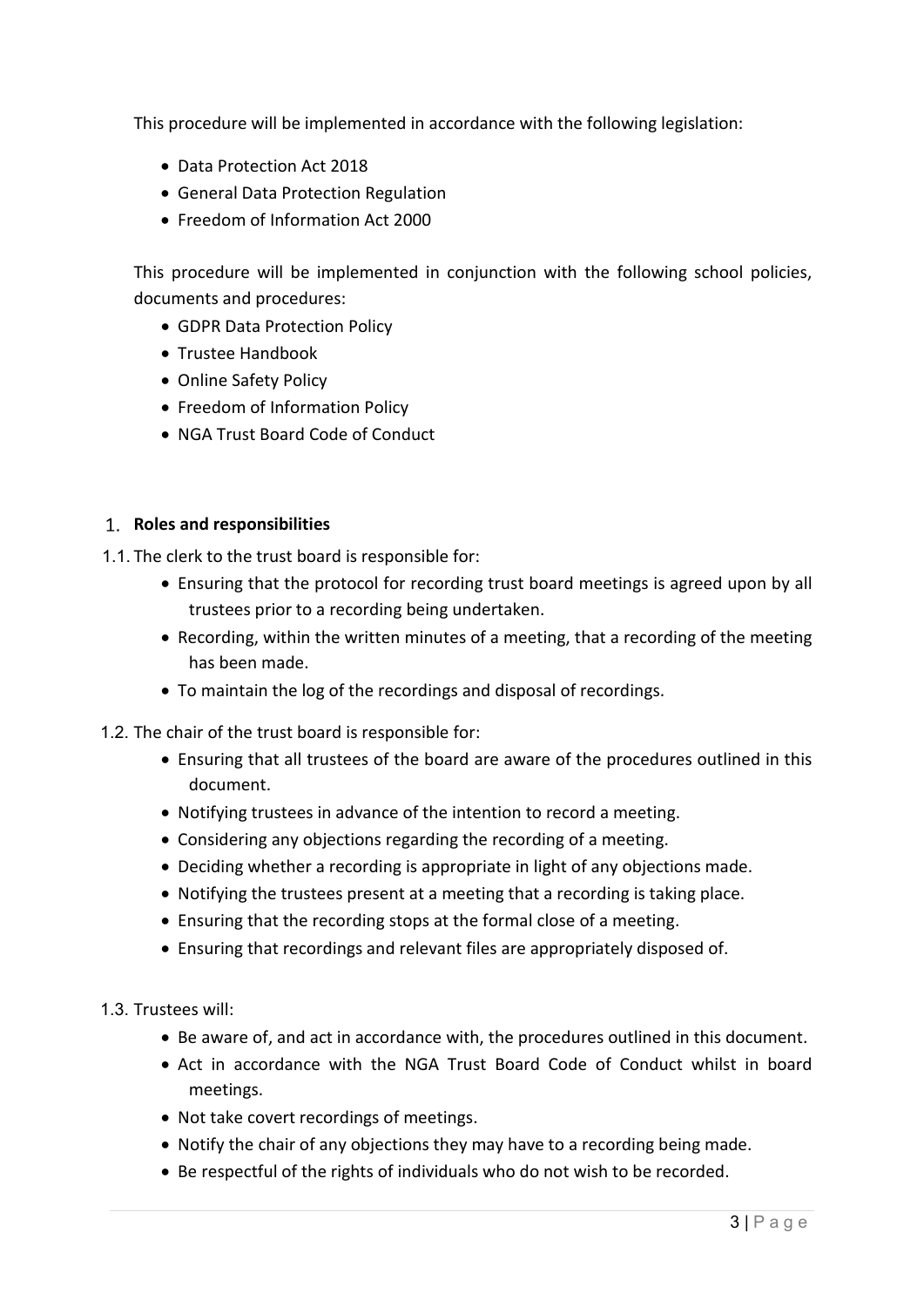- Appreciate that due to the nature of video-conferencing, only one participant at a time should speak to avoid complications with the audio recording. To interrupt a speaker, participants should either raise their hand so they can be seen, or using the 'raise hand' function on Teams, and wait to be invited to speak in turn.
- 1.4. In the absence of either the chair or the clerk, their responsibilities, as outlined in this procedure, will be carried out by a designated trustee.

### <span id="page-3-0"></span>**Purpose of recording**

- 2.1. Visual and audio recordings of meetings will not replace the requirement for written records.
- 2.2. The intended use of a recording will be made clear to trustees prior to the recording being made.
- 2.3. Recordings will assist with the accuracy of written records of a meeting.
- 2.4. Visual or audio recordings will be used for lengthy meetings in order to ensure the accuracy of the meeting's minutes.
- 2.5. Recordings will be used for evidential purposes where appropriate, such as during an appeal hearing.
- 2.6. Recordings will be made with the purpose of ensuring transparency within the Trust's governance arrangements.

### <span id="page-3-1"></span>**Permission to record**

- 3.1. This procedure, and any future amendments to the procedure, will be agreed upon by Trust Board.
- 3.2. Prior to a meeting, the attending trustees will be notified of the intention to record the meeting, providing trustees with the opportunity to express any objections.
- 3.3. At the meeting, before recording is commenced, the chair will notify all present trustees that recording will take place.
- 3.4. Attendees who are not present at the start of a meeting will be notified upon their arrival if a recording is being made.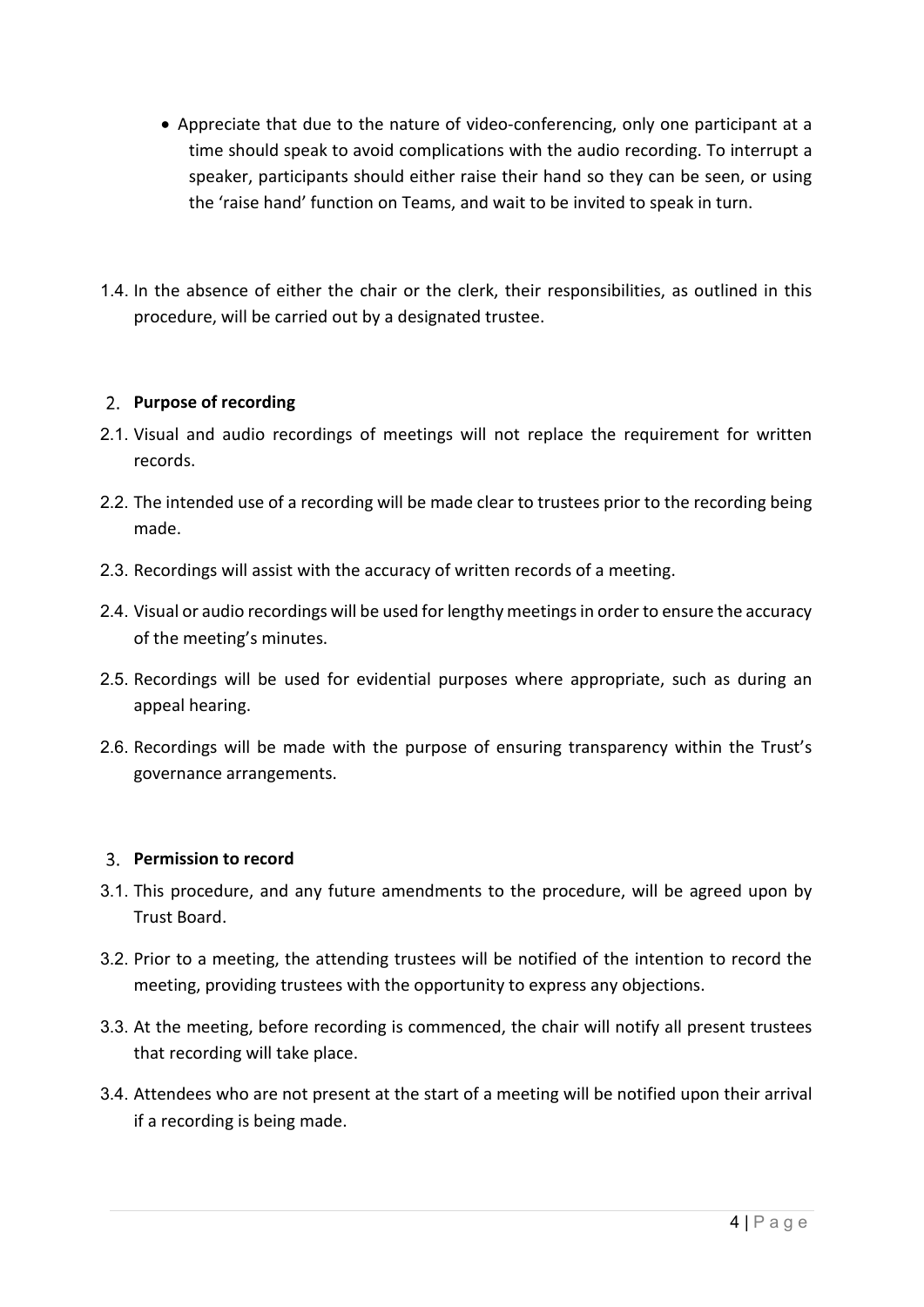- 3.5. Within the minutes of a meeting, details of the following will be recorded:
	- Any objections made regarding the meeting being recorded
	- The chair's consideration and final decision regarding the commencement of recording
- 3.6. If a trustee requests to make their own recording of proceedings, the chair will decide whether this is appropriate, taking the trustee's intentions and any other trustees' objections into account.
- 3.7. Whether trustees other than the clerk are permitted to make recordings is at the discretion of the trust board. When this decision is being made, the purpose of the recording will be taken into account.

### <span id="page-4-0"></span>**Creating a recording**

- 4.1. Actions taken to make a recording will not be disruptive or distracting to the conduct of the meeting.
- 4.2. Recording devices will be set to 'silent' mode.
- 4.3. The use of flash and additional lighting is not permitted.
- 4.4. Recording equipment will not obstruct others from observing proceedings.
- 4.5. An oral commentary of the meeting will not be permitted.
- 4.6. Where the protocols outlined in this procedure are not followed, the individual creating the recording will be asked to stop and the recording will not continue.
- 4.7. The chair will instruct recording to cease where:
	- The business being discussed is of a confidential or exempt nature.
	- There is an adjournment of the meeting.
	- Recording the meeting has become disruptive or distracting to trustees.
	- Informed consent has not been obtained from a person with known learning disabilities or mental health issues.
	- Parental consent has not been obtained for a young person speaking.

### <span id="page-4-1"></span>**Confidentiality, data protection and security**

5.1. All actions taken by the trust board, including the creation, storage, retention and disposal of recordings will be in line with the provisions of the Data Protection Act 2018, General Data Protection Regulation and Freedom of Information Act 2000, where relevant.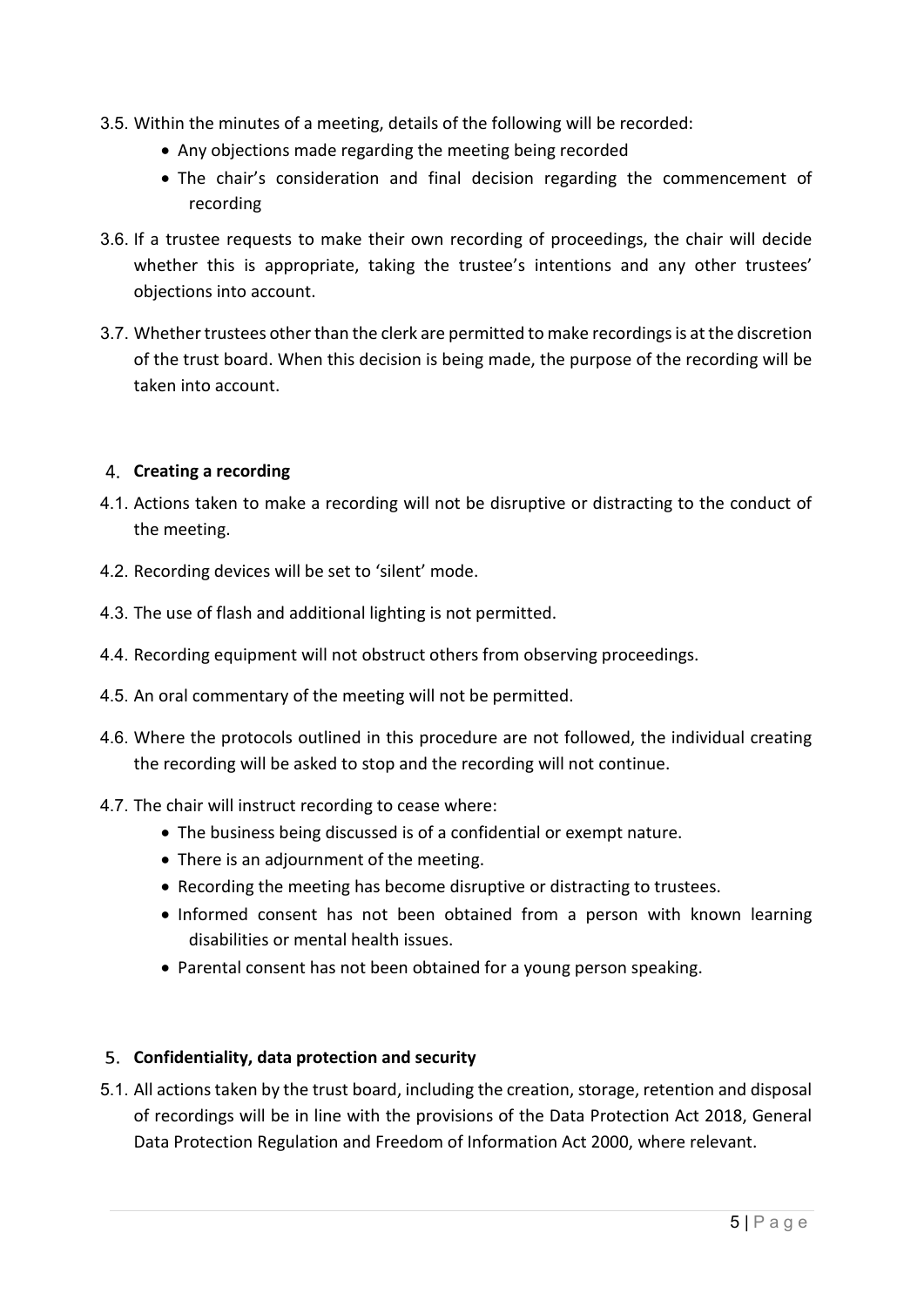- 5.2. Any device used to record a meeting, whether Trust or personally owned, will be in line with the Trust's Online Safety Policy.
- 5.3. Where a confidential item is on the agenda, the board will be informed of this at the beginning of the meeting and prior to the commencement of recording.
- 5.4. Strong consideration will be given to the recording of confidential items.
- 5.5. Confidential items will only be included within a recording of a meeting if the purpose and intention of the recording is clear and justifiable.
- 5.6. All recordings will be made in line with the Trust's GDPR Policy.
- 5.7. Where the recording of information raises a data protection concern, this will be recorded using the Data Protection Concerns Log (see Appendix 3).

### <span id="page-5-0"></span>**Storage of recordings**

- 6.1. All recordings will be stored, maintained and accessed in line with the GDPR Policy.
- 6.2. The Data Protection Officer will undertake a risk analysis to identify which records are vital to effective academy governance and which include personal data; these records will be stored in the most secure manner.
- 6.3. Where data is saved on removable storage or a portable device, the device is kept in a locked and fireproof filing cabinet, drawer or safe when not in use.
- 6.4. Memory sticks are not used to hold personal information unless they are passwordprotected and fully encrypted.
- 6.5. All electronic devices are password-protected to protect the information on the device in case of theft.
- 6.6. Where possible, the academy enables electronic devices to allow the remote blocking or deletion of data in case of theft.

### <span id="page-5-1"></span>**Accessing recordings**

- 7.1. Only those who were a participant of the recorded meeting will be able to access recordings. Access to a non-participant may be granted by the Chair of the Trust, for purposes deemed necessary by the trust board.
- 7.2. Where a confidential matter or personal data is discussed on the recording, the consent of the subject matter will be sought prior to the recording being accessed.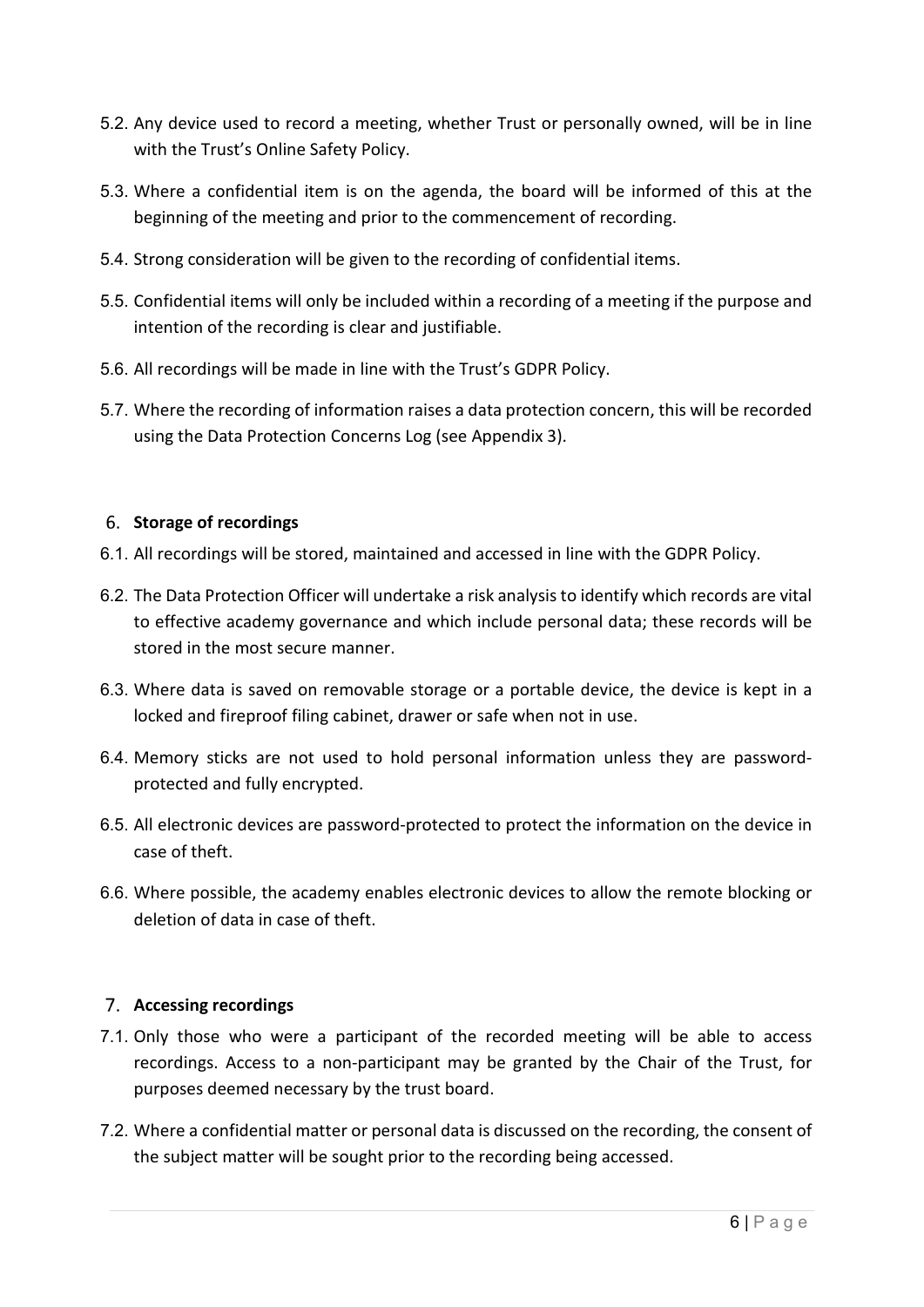- 7.3. Recordings will be subject to the provisions of the Freedom of Information Act 2000.
- 7.4. Requests for access to recordings, made via a freedom of information request, will be addressed in line with the procedures outlined in the school's Freedom of Information Policy.

#### <span id="page-6-0"></span>**Retention period**

- 8.1. Data, including recordings of meetings, will not be kept for longer than is necessary.
- 8.2. Unrequired data will be deleted as soon as is practicable.
- 8.3. Recordings will be retained for a reasonable period of time after a meeting until the recordings have fulfilled their intended purpose.
- 8.4. At a minimum, recordings will be retained until the minutes of a meeting have been approved, in order to provide any further clarity to a matter.
- 8.5. In the event of a recording of an appeal or hearing, the recording may be retained for a set period of time, as agreed within the appeal or hearing. This retention period will be implemented following the outcome of a dispute for legal reasons.

### <span id="page-6-1"></span>**Disposal of recordings**

- 9.1. All recordings will be securely disposed of at the end of the retention period.
- 9.2. Secure disposal includes the shredding or pulping of documents, as well as electronic information being scrubbed cleaned and, where possible, cut.
- 9.3. The chair is responsible for ensuring that recordings and relevant files are appropriately disposed of by trustees.
- 9.4. The clerk will keep a record of all the files and recordings that have been destroyed.

#### <span id="page-6-2"></span>**Monitoring and review**

- 10.1. The effectiveness of this procedure will be monitored by the chair and clerk of the trust board.
- 10.2. Any amendments made to this procedure will be agreed upon by all trustees, discussing and addressing any objections which may arise.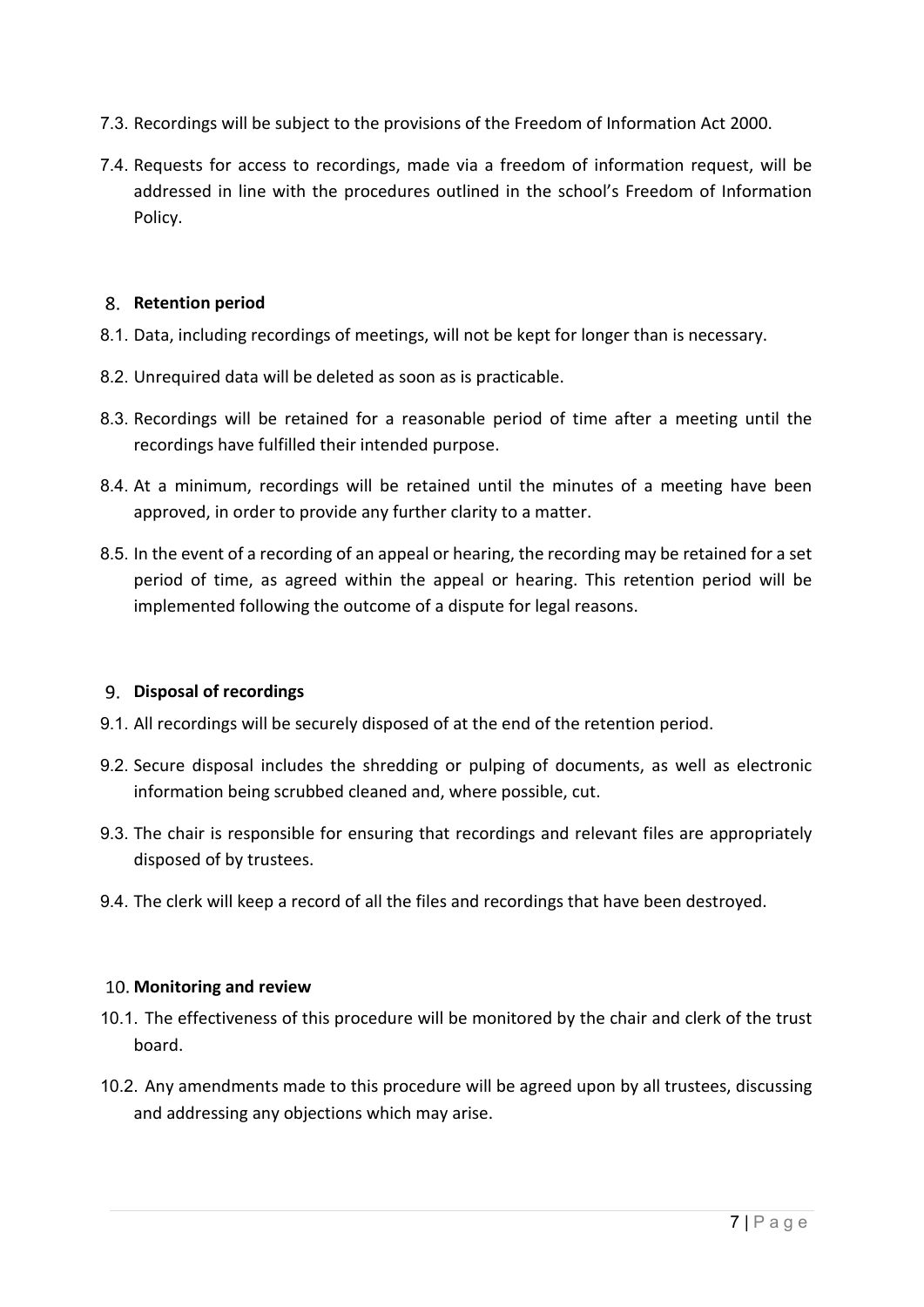## **Appendix 1 Trust board recordings log**

This log should be completed whenever a recording of a meeting, or other similar data, is created.

<span id="page-7-0"></span>

| Date: | Name of<br>person who<br>created the<br>recording: | <b>Subject matter</b><br>of recording: | Permission<br>sought: | <b>Objections</b><br>voiced: | <b>Storage</b><br>location: | Retention<br>period: |
|-------|----------------------------------------------------|----------------------------------------|-----------------------|------------------------------|-----------------------------|----------------------|
|       |                                                    |                                        |                       |                              |                             |                      |
|       |                                                    |                                        |                       |                              |                             |                      |
|       |                                                    |                                        |                       |                              |                             |                      |
|       |                                                    |                                        |                       |                              |                             |                      |
|       |                                                    |                                        |                       |                              |                             |                      |
|       |                                                    |                                        |                       |                              |                             |                      |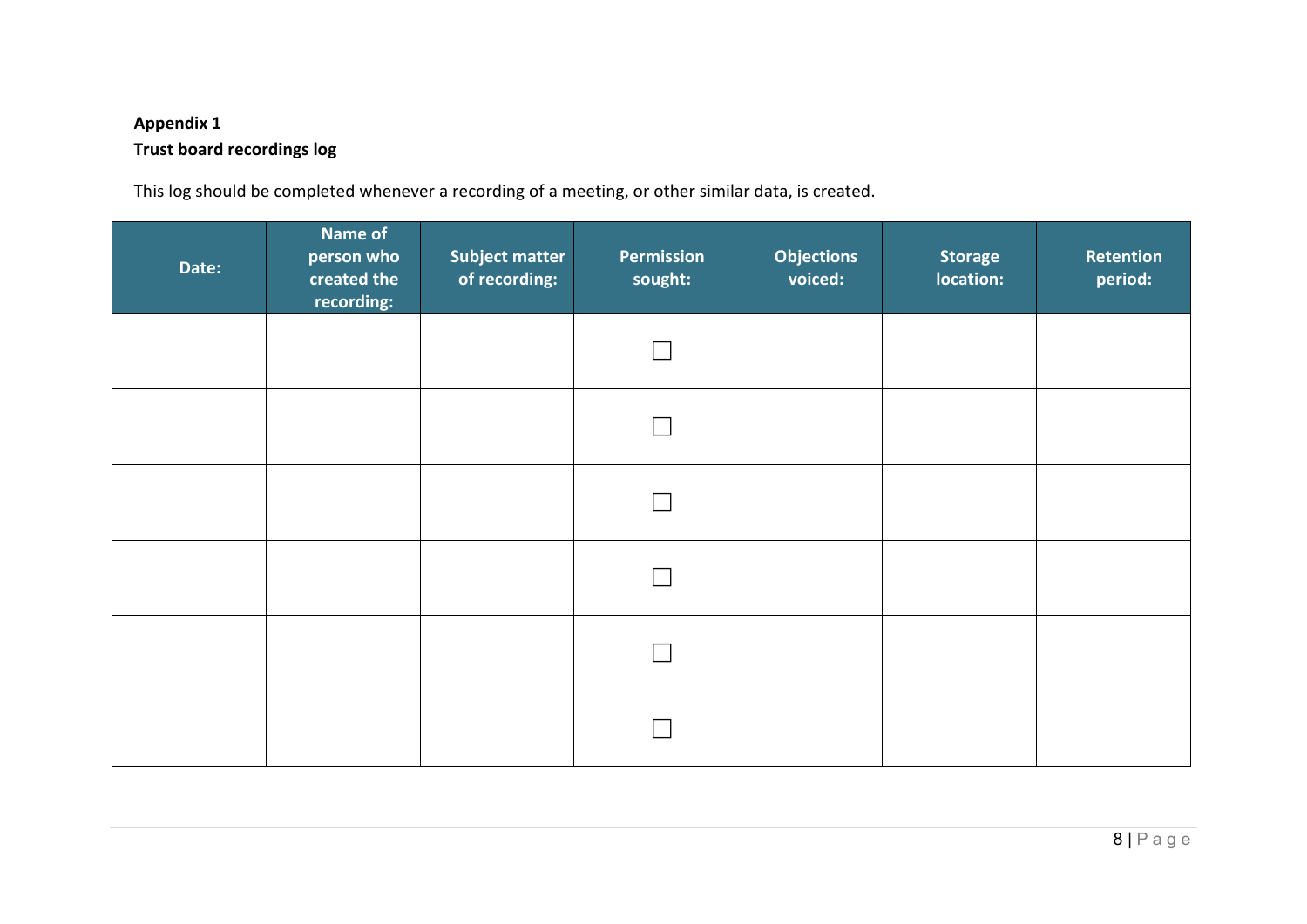# **Appendix 2 Destroyed data log**

This log should be completed whenever a recording of a meeting, or other similar data, is destroyed.

<span id="page-8-0"></span>

| <b>Date</b><br>destroyed: | <b>Name of</b><br>person who<br>destroyed the<br>data: | Type of data: | <b>Subject matter</b><br>of data: | <b>Sensitive data:</b> | <b>Disposal</b><br>method: | <b>Disposal</b><br>evidenced by: |
|---------------------------|--------------------------------------------------------|---------------|-----------------------------------|------------------------|----------------------------|----------------------------------|
|                           |                                                        |               |                                   |                        |                            |                                  |
|                           |                                                        |               |                                   |                        |                            |                                  |
|                           |                                                        |               |                                   |                        |                            |                                  |
|                           |                                                        |               |                                   |                        |                            |                                  |
|                           |                                                        |               |                                   |                        |                            |                                  |
|                           |                                                        |               |                                   |                        |                            |                                  |